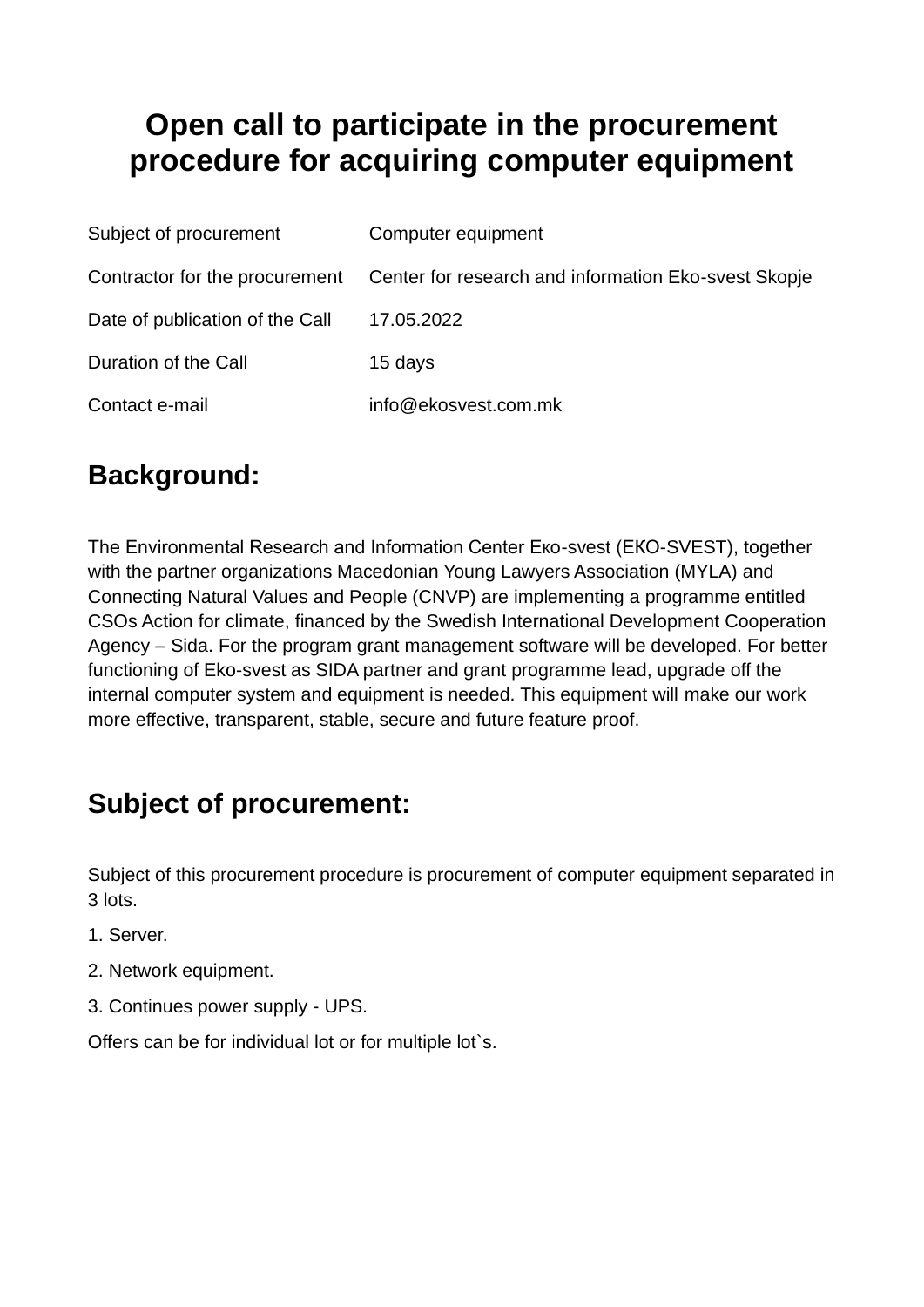| <b>Product Type</b>    | <b>One Server</b>                                                                                                                                                    |
|------------------------|----------------------------------------------------------------------------------------------------------------------------------------------------------------------|
| Case                   | Rack mountable server, 2U, horizontal, Rack Mount Kit base unit for up<br>to 24x 2.5" hot-plug drives                                                                |
| <b>Processor</b>       | 2x Intel Xeon Gold Scalable Processor 3rd Generation, min. 16 cores,<br>min. 2.90 GHz base frequency, min. 24 MB cache, DDR4-3200 memory<br>supported, or equivalent |
| <b>Memory</b>          | Minimum Installed 128 GB DDR4, registered, ECC, 3200 MHz                                                                                                             |
| <b>Memory slots</b>    | Minimum 16 slots for registered DDR4 ECC RAM;<br>Minimum 10TB memory supported, Advanced ECC, SDDC, ADDDC                                                            |
| <b>HDD</b>             | Minimum Installed 6x HDD SAS, 12 Gbps, 2.4 TB, 10000 rpm, hot-<br>plug, 2.5" enterprise                                                                              |
| <b>RAID controller</b> | Minimum SAS/SATA RAID Controller, SSD RAID Levels 0, 1, 10, 5, 50                                                                                                    |
| <b>PCI</b>             | Minimum 2x PCI-Express 3.0 x8, 3x PCI-Express 3.0 x16                                                                                                                |
| Remote<br>Management   | IPMI 2.0 compatible Integrated Remote Management Controller                                                                                                          |
| USB ports              | Minimum 6 x USB 3.0 (2x front, 2x rear, 2x internal)                                                                                                                 |
| Graphics               | 1 x VGA                                                                                                                                                              |
| Ethernet (RJ45)        | Minimum 4x 10GB redundant Ethernet (2x Dual 10GBASE-T PCIE LP<br>Ethernet interface cards)                                                                           |
|                        | <b>Management LAN</b> 1 x dedicated management LAN port                                                                                                              |
| <b>Power supply</b>    | Redundant Hot-plug power supplies, minimum 2x 900W                                                                                                                   |
| <b>Warranty period</b> | 5 years                                                                                                                                                              |
| <b>Warranty type</b>   | Onsite warranty                                                                                                                                                      |

The server should be designed and capable of virtualization.

The bidder should be an authorized service provider by the manufacturer of the offered goods.

The equipment must be new, unused, all components from the same manufacturer. First opening must be at the premises of the supplier.

The warranty should be provided by the manufacturer and can be checked at the manufacturer's site.

| <b>Rack</b>            | One closed type floor standing rack minimum 24U for the UPS,<br>computer equipment and server, with 1 PDU and 3 shelf's. |  |
|------------------------|--------------------------------------------------------------------------------------------------------------------------|--|
| Switch                 | One layer 3 network switch with minimum 10x 10/100/1000Base-TX<br>and 4x 10GB ports                                      |  |
| Router                 | One network router with minimum 4x 10/100/1000Base-TX and<br>minimum 1x10Gbps                                            |  |
| <b>Warranty period</b> | Minimum 1 year                                                                                                           |  |
| <b>Warranty type</b>   | Standard warranty,                                                                                                       |  |

#### **Lot #2 – Network equipment**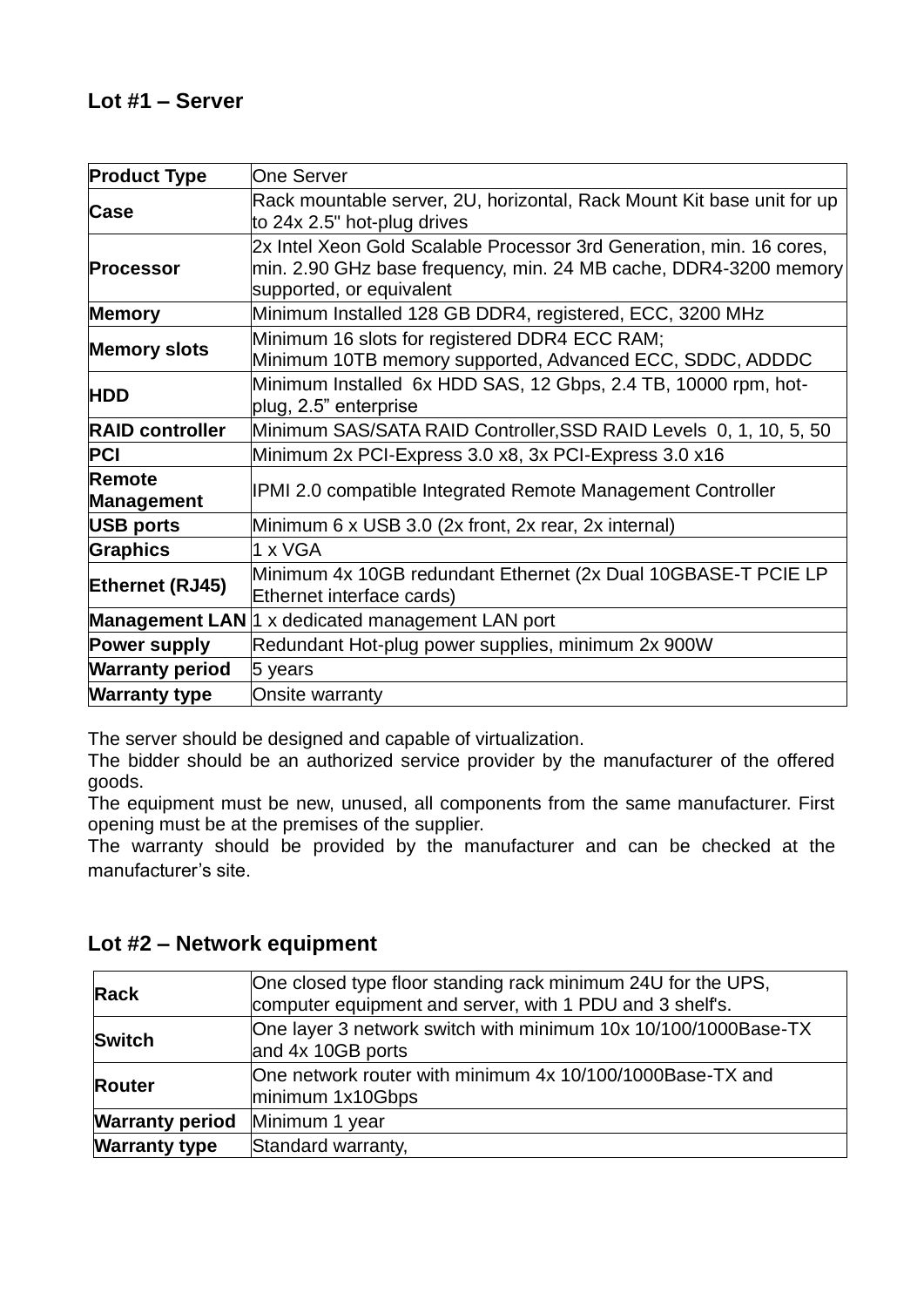The equipment must be new, unused, all components from the same manufacturer. First opening must be at the premises of the supplier.

The warranty should be provided by the manufacturer and can be checked at the manufacturer's site.

#### **Lot #3 – Uninterruptible Power Supply - UPS**

| UPS <sub>1</sub>       | One transformerless Online Double Conversion UPS with minimum 3<br>kVA-kW, with comunication card, for use with server,           |
|------------------------|-----------------------------------------------------------------------------------------------------------------------------------|
| UPS <sub>2</sub>       | One transformerless Online Double Conversion UPS with minimum 1<br>kVA-kW, with comunication card, for use with network equipment |
| <b>Warranty period</b> | Minimum 1 year                                                                                                                    |
| <b>Warranty type</b>   | Standard warranty,                                                                                                                |

The equipment must be new, unused, all components from the same manufacturer. First opening must be at the premises of the supplier.

The warranty should be provided by the manufacturer and can be checked at the manufacturer's site.

## **Time table:**

| # | Steps in the procurement procedure                              | Date       |
|---|-----------------------------------------------------------------|------------|
|   | Deadline for submission of the offers and the listed supporting | 31.05.2022 |
|   | documents for participation in the procurement procedure        |            |
|   | Deadline for selection of the best bid (offer)                  | 02.06.2022 |
|   | Deadline for signing a contract with the successful bidder      | 03.06.2022 |

### **Preparation of documentation:**

Offers are submitted electronically to the email address specified in the section "Method of submitting the offers". Application e-mail should contain the following documents:

- 1. Financial and technical offer
- 2. Any other relevant document supporting the authorized service and warranty capacity
- 3. Due diligence form provided as annex  $1$  "Annex  $1 -$  Due Diligence check"
- 4. All documents that are specified in the Due diligence form from point 3

### **Criteria**

Best offer will be selected based on: quality/price ratio, providing authorized service, best warranty service and time of delivery.